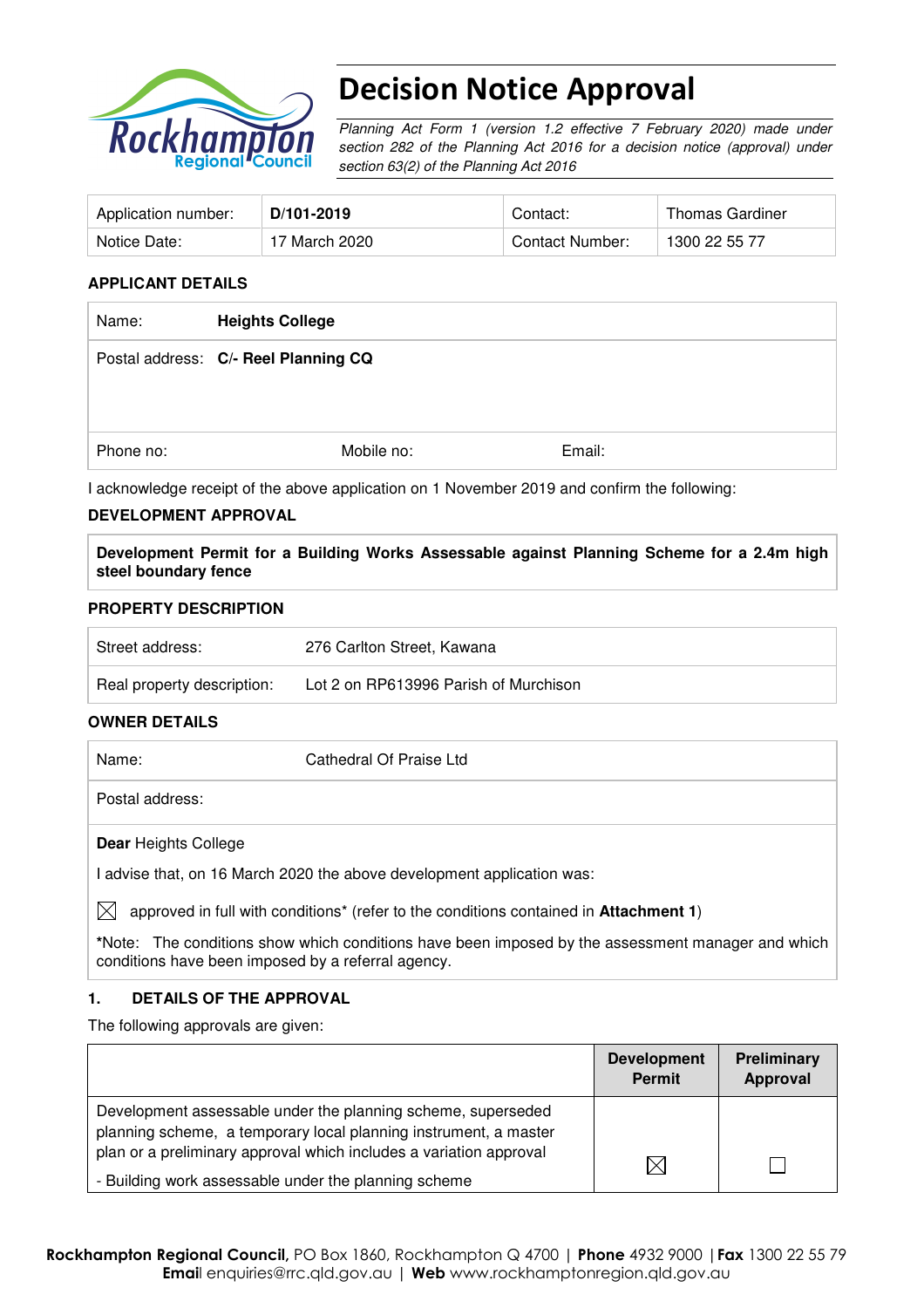## **2. CONDITIONS**

This approval is subject to the conditions in Attachment 1.

### **3. FURTHER DEVELOPMENT PERMITS REQUIRED NIL**

#### **4. REFERRAL AGENCIES NIL**

#### **5. THE APPROVED PLANS**

#### **The approved development must be completed and maintained generally in accordance with the approved drawings and documents:**

| <b>Drawing/report title</b>                                   | <b>Prepared by</b>                                 | Date             | Reference number | <b>Rev</b> |
|---------------------------------------------------------------|----------------------------------------------------|------------------|------------------|------------|
| Figure 1 - Heights College<br><b>Proposed Fence Alignment</b> | <b>McMurtrie Consulting</b><br>Engineers           | 06 February 2020 | J19074           |            |
| <b>Technical Memorandum</b>                                   | <b>McMurtrie Consulting</b><br>Engineers           | 11 February 2020 | 048-19-20/Lt02   |            |
| Proposed Elevations Plan                                      | Houston Brothers Pty<br>Ltd t/a The Fence<br>Place | 08 October 2019  | #2               |            |

#### **6. CURRENCY PERIOD FOR THE APPROVAL (s.85 of the Planning Act)**

The standard currency periods stated in section 85 of Planning Act 2016 apply to each aspect of development in this approval, if not stated in the conditions of approval attached.

#### **7. STATEMENT OF REASONS**

| Description of the<br>development      | The proposed development is for Building Works assessable against the Planning<br>Scheme for a 2.4 metre high steel boundary fence.                                                                                                                                                                                                |                                                                                                                                                                                                                                                                                                                                                           |  |  |
|----------------------------------------|------------------------------------------------------------------------------------------------------------------------------------------------------------------------------------------------------------------------------------------------------------------------------------------------------------------------------------|-----------------------------------------------------------------------------------------------------------------------------------------------------------------------------------------------------------------------------------------------------------------------------------------------------------------------------------------------------------|--|--|
| <b>Reasons for</b><br><b>Decision</b>  | The proposed work does not compromise the strategic framework in the<br>a)<br>Rockhampton Region Planning Scheme 2015;                                                                                                                                                                                                             |                                                                                                                                                                                                                                                                                                                                                           |  |  |
|                                        | b)                                                                                                                                                                                                                                                                                                                                 | Assessment of the development against the relevant zone purpose, planning<br>scheme codes and planning scheme policies demonstrates that the proposed<br>development will not cause significant adverse impacts on the surrounding<br>natural environment, built environment and infrastructure, community facilities,<br>or local character and amenity; |  |  |
|                                        | C)<br>Policy; and                                                                                                                                                                                                                                                                                                                  | The proposed development does not compromise the relevant State Planning                                                                                                                                                                                                                                                                                  |  |  |
|                                        | d)<br>benchmarks.                                                                                                                                                                                                                                                                                                                  | On balance, the application should be approved because the circumstances<br>favour Council exercising its discretion to approve the application even though<br>the development does not comply with an aspect of the assessment                                                                                                                           |  |  |
| <b>Assessment</b><br><b>Benchmarks</b> | The proposed development was assessed against the following assessment<br>benchmarks:<br>Flood Hazard Overlay Code.<br>$\bullet$                                                                                                                                                                                                   |                                                                                                                                                                                                                                                                                                                                                           |  |  |
| <b>Compliance with</b>                 | The development was assessed against all of the assessment benchmarks listed                                                                                                                                                                                                                                                       |                                                                                                                                                                                                                                                                                                                                                           |  |  |
| assessment<br>benchmarks               |                                                                                                                                                                                                                                                                                                                                    | above and complies with all of these with the exception listed below.                                                                                                                                                                                                                                                                                     |  |  |
|                                        | <b>Assessment</b><br>Reasons for the approval despite non-compliance<br>with benchmark<br><b>Benchmark</b>                                                                                                                                                                                                                         |                                                                                                                                                                                                                                                                                                                                                           |  |  |
|                                        | Flood Hazard Overlay<br>The fence will be constructed in an area affected by the<br>Creek Catchment Flood Overlay (Planning Area 1).<br>Code<br>However, the fence will be aligned parallel with the<br>direction of the flow path so the potential for debris build-<br>up is minimised. Additionally, given the alignment of the |                                                                                                                                                                                                                                                                                                                                                           |  |  |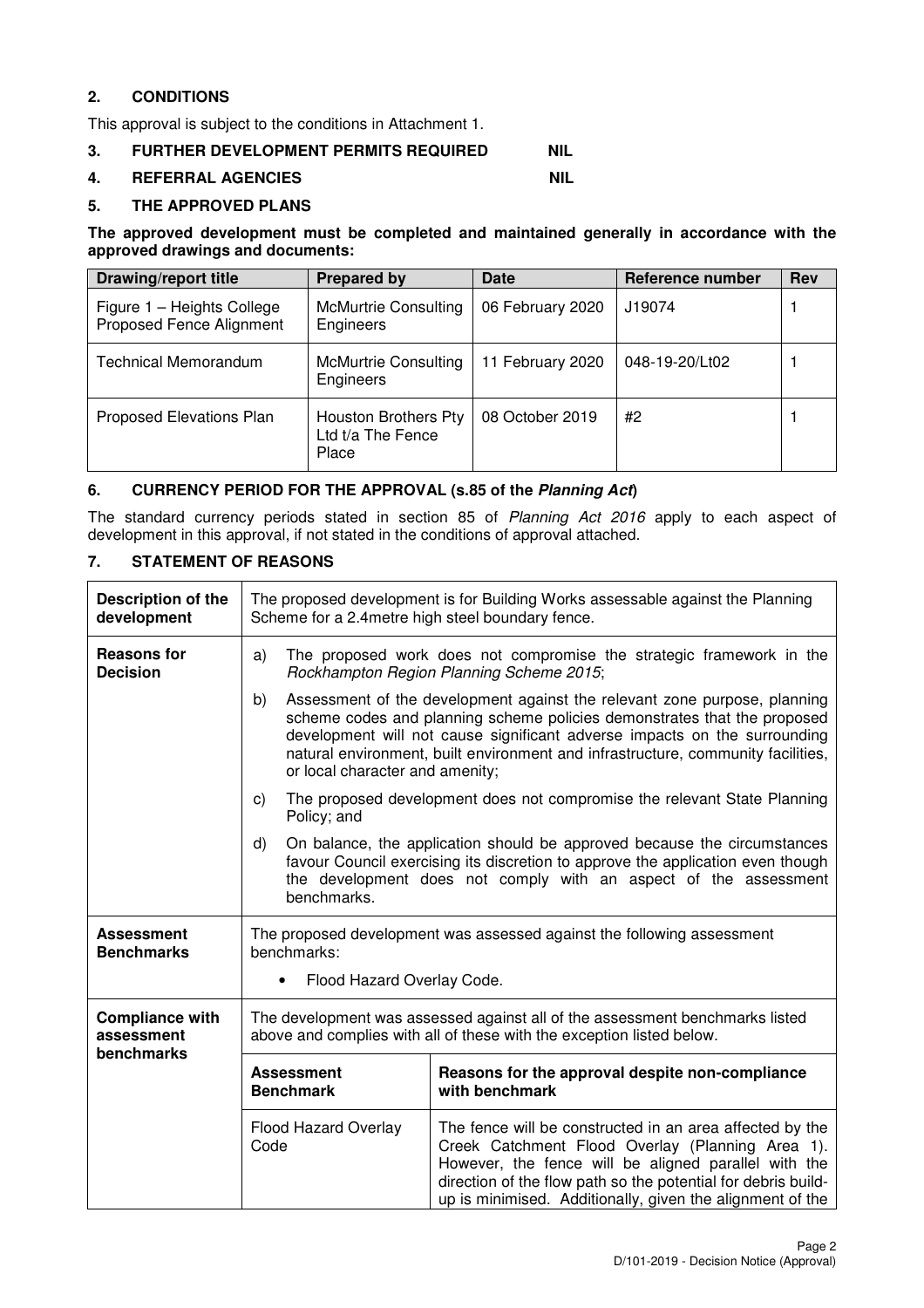|                             |   |                                                                         | fence and the existing structures in its vicinity, the<br>proposed fence will not affect available floodplain<br>storage and have negligible hydraulic impacts. |
|-----------------------------|---|-------------------------------------------------------------------------|-----------------------------------------------------------------------------------------------------------------------------------------------------------------|
|                             |   |                                                                         | Therefore, the proposal is considered to achieve the<br>performance outcome.                                                                                    |
| <b>Matters</b>              | ٠ | The State Planning Policy – Part E;                                     |                                                                                                                                                                 |
| prescribed by<br>regulation | ٠ | The Central Queensland Regional Plan;                                   |                                                                                                                                                                 |
|                             | ٠ | The Rockhampton Region Planning Scheme 2015; and                        |                                                                                                                                                                 |
|                             | ٠ | The common material, being the material submitted with the application. |                                                                                                                                                                 |

#### **8. APPEAL RIGHTS**

The rights of an applicant to appeal to a tribunal or the Planning and Environment Court against a decision about a development application are set out in chapter 6, part 1 of the Planning Act 2016. There may also be a right to make an application for a declaration by a tribunal (see chapter 6, part 2 of the Planning Act 2016).

#### Appeal by an applicant

An applicant for a development application may appeal to the Planning and Environment Court against the following:

- the refusal of all or part of the development application
- a provision of the development approval
- the decision to give a preliminary approval when a development permit was applied for
- a deemed refusal of the development application.

An applicant may also have a right to appeal to the Development tribunal. For more information, see schedule 1 of the Planning Act 2016.

The timeframes for starting an appeal in the Planning and Environment Court are set out in section 229 of the Planning Act 2016.

**Attachment 2** is an extract from the Planning Act 2016 that sets out the applicant's appeal rights and the appeal rights of a submitter.

#### **9. WHEN THE DEVELOPMENT APPROVAL TAKES EFFECT**

This development approval takes effect:

From the time the decision notice is given  $-$  if there is no submitter and the applicant does not appeal the decision to the court.

Or

When the submitter's appeal period ends  $-$  if there is a submitter and the applicant does not appeal the decision to the court.

Or

Subject to the decision of the court, when the appeal is finally decided  $-$  if an appeal is made to the court.

#### **10. ASSESSMENT MANAGER**

| Name: | Tarnya Fitzgibbon<br><b>COORDINATOR</b> | Signature: | Date: 17 March 2020 |
|-------|-----------------------------------------|------------|---------------------|
|       | DEVELOPMENT ASSESSMENT                  |            |                     |

#### **Attachment 1 – Conditions of the approval**

**Part 1 – Conditions imposed by the assessment manager** *[Note: where a condition is imposed about* infrastructure under Chapter 4 of the Planning Act 2016, the relevant provision of the Act under which this condition was imposed must be specified.]

#### **Attachment 2—Extract on appeal rights**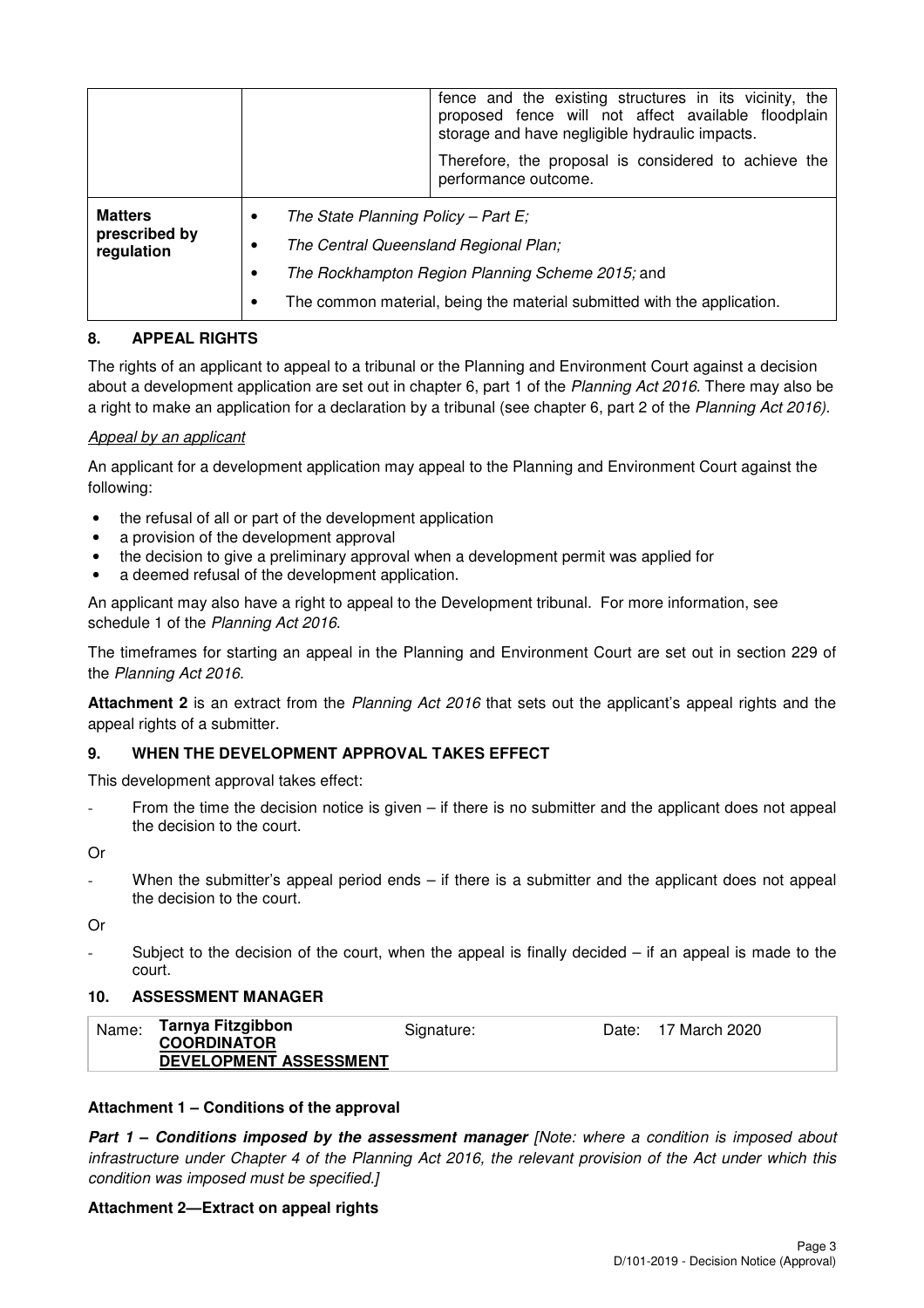

## **Attachment 1 – Part 1 Rockhampton Regional Council Conditions**

Planning Act 2016

- 1.0 ADMINISTRATION
- 1.1 The Developer and his employee, agent, contractor or invitee is responsible for ensuring compliance with the conditions of this development approval.
- 1.2 Where these Conditions refer to "Council" in relation to requiring Council to approve or to be satisfied as to any matter, or conferring on the Council a function, power or discretion, that role may be fulfilled in whole or in part by a delegate appointed for that purpose by the Council.
- 1.3 All conditions, works, or requirements of this development approval must be undertaken and completed:
	- 1.3.1 to Council's satisfaction;
	- 1.3.2 at no cost to Council; and
	- 1.3.3 prior to the issue of the Final Certificate for the Building Works,

unless otherwise stated.

- 1.4 The following further Development Permits must be obtained prior to the commencement of any works associated with their purposes:
	- 1.4.1 Building Works.
- 1.5 All works must be designed, constructed and maintained in accordance with the relevant Council policies, guidelines and standards, unless otherwise stated.
- 1.6 All engineering drawings/specifications, design and construction works must be in accordance with the requirements of the relevant Australian Standards and must be approved, supervised and certified by a Registered Professional Engineer of Queensland.
- 2.0 APPROVED PLANS AND DOCUMENTS
- 2.1 The approved development must be completed and maintained generally in accordance with the approved plans and documents, except where amended by any condition of this development approval:

| Drawing/report<br>title                                            | <b>Prepared by</b>                                               | <b>Date</b>      | <b>Reference</b><br>number | <b>Rev</b> |
|--------------------------------------------------------------------|------------------------------------------------------------------|------------------|----------------------------|------------|
| Figure $1 -$ Heights<br><b>College Proposed</b><br>Fence Alignment | McMurtrie<br>Consulting<br>Engineers                             | 06 February 2020 | J19074                     |            |
| Technical<br>Memorandum                                            | <b>McMurtrie</b><br>Consulting<br>Engineers                      | 11 February 2020 | 048-19-20/Lt02             |            |
| Proposed<br><b>Elevations Plan</b>                                 | <b>Houston Brothers</b><br>Pty Ltd t/a The<br><b>Fence Place</b> | 08 October 2019  | #2                         |            |

2.2 Where there is any conflict between the conditions of this development approval and the details shown on the approved plans and documents, the conditions of this development approval must prevail.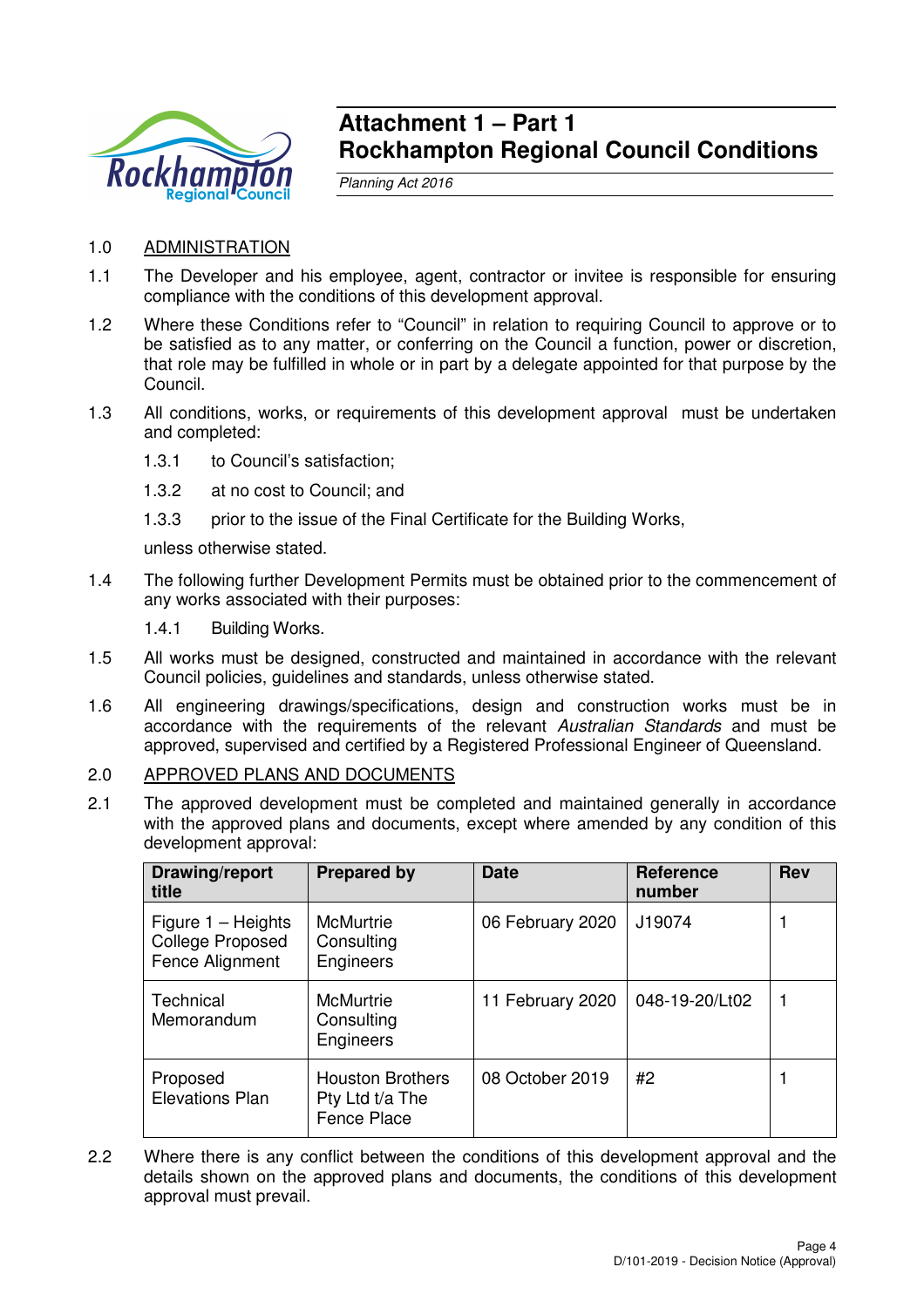2.3 Where conditions require the above plans or documents to be amended, the revised document(s) must be submitted for approval by Council prior to the submission of an application for a Development Permit for Building Works.

## 3.0 STORMWATER WORKS

3.1 The proposed boundary fence must not adversely affect surrounding land or infrastructure in comparison to the pre-development conditions, including but not limited to blocking, restricting, altering or diverting existing stormwater runoff patterns or having the potential to cause nuisance or damage to surrounding land or infrastructure.

#### 4.0 BUILDING WORKS

- 4.1 All building works for Class 10 structures must be undertaken in accordance with Queensland Development Code, Mandatory Part 1.4 for building over or near relevant infrastructure.
- 4.2 All building works must be undertaken in accordance with Council's Building Over/Adjacent to Local Government Sewerage Infrastructure Policy and any permit obtained in respect of this policy.
- 4.3 All sections of the proposed fencing that are subjected to flood inundation during a one per cent (1%) Annual exceedance probability flood event, must be designed and constructed using suitable flood resilient materials.
- 4.4 Any application for a Development Permit for Building Works must be accompanied by a detailed structural engineering report and a building certificate prepared by a suitably qualified Registered Professional Engineer of Queensland, which demonstrates that the fence has been designed to withstand the forces created by floodwaters and debris loading.

## 5.0 ASSET MANAGEMENT

- 5.1 Any alteration necessary to electricity, telephone, water mains, sewerage mains, and/or public utility installations resulting from the development or in connection with the development, must be undertaken and completed at no cost to Council.
- 5.2 Any damage to existing stormwater, water supply and sewerage infrastructure, kerb and channel, pathway or roadway (including removal of concrete slurry from public land and Council infrastructure), that occurs while any works are being carried out in association with this development approval must be repaired at full cost to the developer. This includes the reinstatement of any existing traffic signs or pavement markings that may have been removed or damaged.

#### 6.0 ENVIRONMENTAL

6.1 An Erosion Control and Stormwater Control Management Plan prepared in accordance with the Capricorn Municipal Design Guidelines, must be implemented, monitored and maintained for the duration of the development works, and until all exposed soil areas are permanently stabilised (for example, turfed, hydromulched, concreted or landscaped). The plan must be available on-site for inspection by Council Officers whilst all works are being carried out.

### ADVISORY NOTES

### NOTE 1. Aboriginal Cultural Heritage

It is advised that under section 23 of the Aboriginal Cultural Heritage Act 2003, a person who carries out an activity must take all reasonable and practicable measures to ensure the activity does not harm Aboriginal cultural heritage (the "cultural heritage duty of care"). Maximum penalties for breaching the duty of care are listed in the Aboriginal cultural heritage legislation. The information on Aboriginal cultural heritage is available on the Department of Aboriginal and Torres Strait Islander Partnerships website www.datsip.qld.gov.au.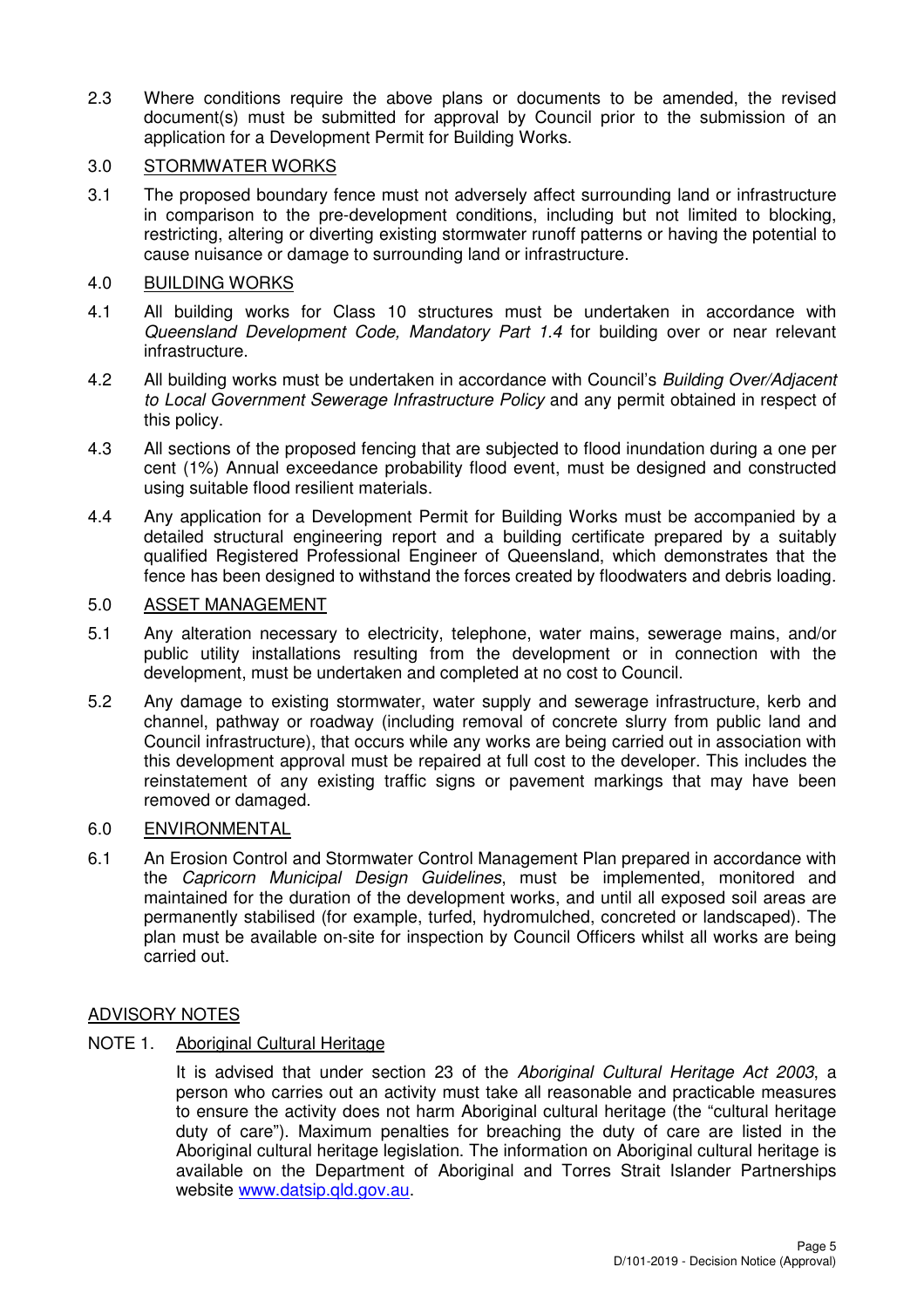## NOTE 2. General Environmental Duty

General environmental duty under the Environmental Protection Act 1994 prohibits unlawful environmental nuisance caused by noise, aerosols, particles, dust, ash, fumes, light, odour or smoke beyond the boundaries of the development site during all stages of the development including earthworks, construction and operation.

### NOTE 3. General Safety Of Public During Construction

The Work Health and Safety Act 2011 and Manual of Uniform Traffic Control Devices must be complied with in carrying out any construction works, and to ensure safe traffic control and safe public access in respect of works being constructed on a road.

#### NOTE 4. Building Works

Council will be a referral agency for the Building Works Permit where the development does not comply with the Queensland Development Code. This Development Permit does not constitute a referral agency response from Council for the Building Works Permit in relation to building envelopes and setbacks.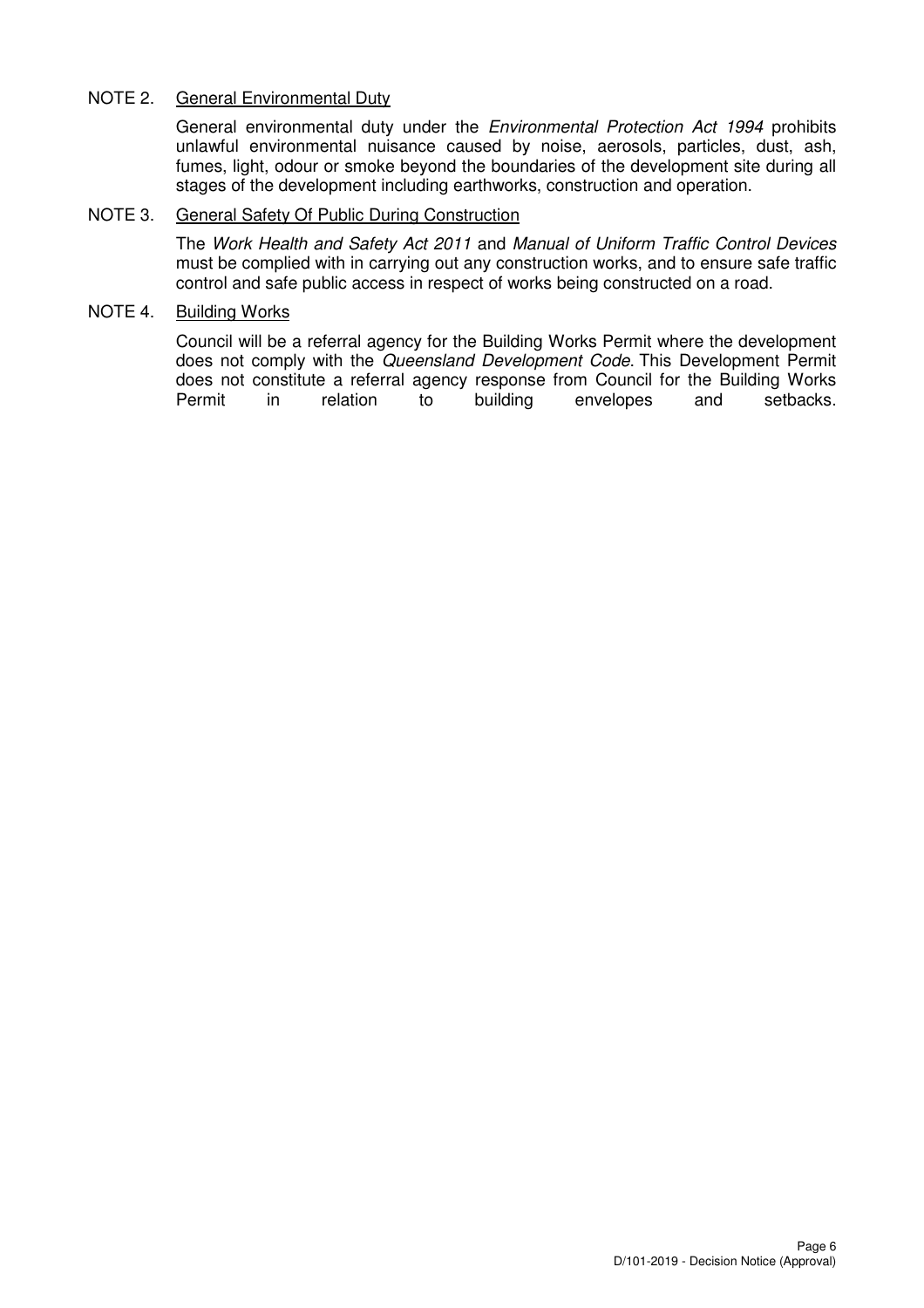

# **Attachment 2 - Appeal Rights**

PLANNING ACT 2016

The following is an extract from the Planning Act 2016 (Chapter 6)

#### **Appeal rights**

#### **229 Appeals to tribunal or P&E Court**

- (1) Schedule 1 states—
	- (a) matters that may be appealed to— (i) either a tribunal or the P&E Court; or (ii) only a tribunal; or
	- (iii) only the P&E Court; and (b) the person—
		- (i) who may appeal a matter (the **appellant**); and (ii) who is a respondent in an appeal of the matter; and (iii) who is a co-respondent in an appeal of the matter; and
		- (iv) who may elect to be a co-respondent in an appeal of the matter.
- (2) An appellant may start an appeal within the appeal period.
- (3) The **appeal period** is—
	- (a) for an appeal by a building advisory agency—10 business days after a decision notice for the decision is given to the agency or
	- (b) for an appeal against a deemed refusal—at any time after the deemed refusal happens; or
	- (c) for an appeal against a decision of the Minister, under chapter 7, part 4, to register premises or to renew the registration of premises—20 business days after a notice is published under section 269(3)(a) or (4); or
	- (d) for an appeal against an infrastructure charges notice— 20 business days after the infrastructure charges notice is given to the person; or
	- (e) for an appeal about a deemed approval of a development application for which a decision notice has not been given—30 business days after the applicant gives the deemed approval notice to the assessment manager; or
	- (f) for any other appeal—20 business days after a notice of the decision for the matter, including an enforcement notice, is given to the person.

#### Note—

See the P&E Court Act for the court's power to extend the appeal period.

- (4) Each respondent and co-respondent for an appeal may be heard in the appeal.
- (5) If an appeal is only about a referral agency's response, the assessment manager may apply to the tribunal or P&E Court to withdraw from the appeal.
- (6) To remove any doubt, it is declared that an appeal against an infrastructure charges notice must not be about—
	- (a) the adopted charge itself; or
	- (b) for a decision about an offset or refund—
		- (i) the establishment cost of trunk infrastructure identified in a LGIP; or
		- (ii) the cost of infrastructure decided using the method
	- included in the local government's charges resolution.

#### **230 Notice of appeal**

- (1) An appellant starts an appeal by lodging, with the registrar of the tribunal or P&E Court, a notice of appeal that—
	- (a) is in the approved form; and
	- (b) succinctly states the grounds of the appeal.
- (2) The notice of appeal must be accompanied by the required fee.
- (3) The appellant or, for an appeal to a tribunal, the registrar must, within the service period, give a copy of the notice of appeal to—
- (a) the respondent for the appeal; and
- (b) each co-respondent for the appeal; and
- (c) for an appeal about a development application under schedule 1, table 1, item 1—each principal submitter for the development application; and
- (d) for an appeal about a change application under schedule 1, table 1, item 2—each principal submitter for the change application; and
- (e) each person who may elect to become a co-respondent for the appeal, other than an eligible submitter who is not a principal submitter in an appeal under paragraph  $(c)$  or  $(d)$ ; and
- (f) for an appeal to the P&E Court—the chief executive; and
- (g) for an appeal to a tribunal under another Act—any other person who the registrar considers appropriate.
- (4) The **service period** is—
	- (a) if a submitter or advice agency started the appeal in the P&E Court-2 business days after the appeal is started; or
	- (b) otherwise—10 business days after the appeal is started.
- (5) A notice of appeal given to a person who may elect to be a co-respondent must state the effect of subsection
- (6) A person elects to be a co-respondent by filing a notice of election, in the approved form, within 10 business days after the notice of appeal is given to the person*.*
- **231 Other appeals**
- (1) Subject to this chapter, schedule 1 and the P&E Court Act, unless the Supreme Court decides a decision or other matter under this Act is affected by jurisdictional error, the decision or matter is non-appealable.
- (2) The Judicial Review Act 1991, part 5 applies to the decision or matter to the extent it is affected by jurisdictional error.
- (3) A person who, but for subsection (1) could have made an application under the Judicial Review Act 1991 in relation to the decision or matter, may apply under part 4 of that Act for a statement of reasons in relation to the decision or matter.
- (4) In this section— **decision** includes—
	- (a) conduct engaged in for the purpose of making a decision; and
	- (b) other conduct that relates to the making of a decision; and
	- (c) the making of a decision or the failure to make a decision; and
	- (d) a purported decision; and
	- (e) a deemed refusal.

**non-appealable**, for a decision or matter, means the decision or matter—

- (a) is final and conclusive; and
- (b) may not be challenged, appealed against, reviewed, quashed, set aside or called into question in any other way under the Judicial Review Act 1991 or otherwise, whether by the Supreme Court, another court, a tribunal or another entity; and
- (c) is not subject to any declaratory, injunctive or other order of the Supreme Court, another court, a tribunal or another entity on any ground.

#### **232 Rules of the P&E Court**

- (1) A person who is appealing to the P&E Court must comply with the rules of the court that apply to the appeal.
- (2) However, the P&E Court may hear and decide an appeal even if the person has not complied with rules of the P&E Court.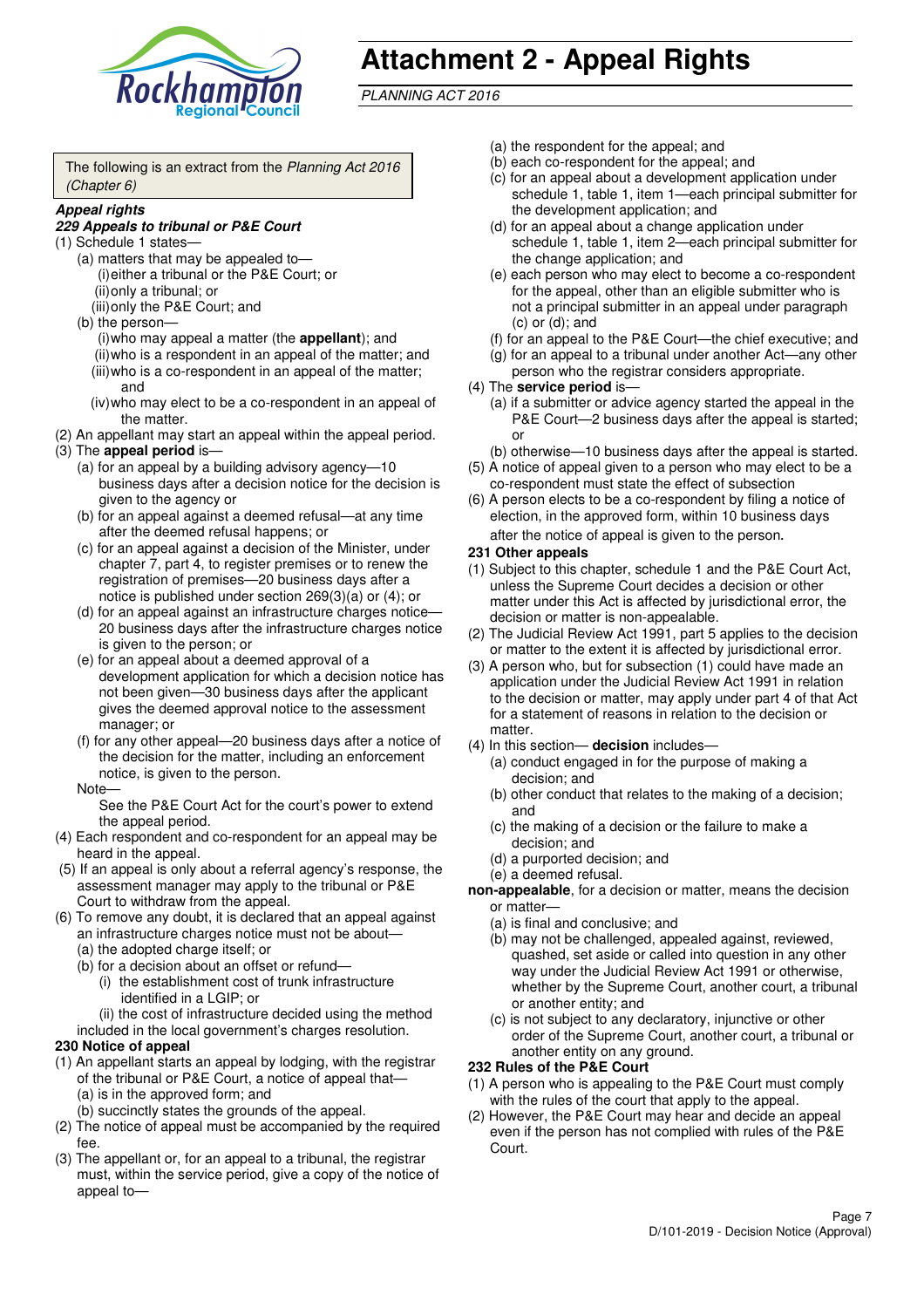

# **Appeal Rights**

PLANNING ACT 2016

# **Schedule 1**

#### **Appeals section 229 1 Appeal rights and parties to appeals**

- (1) Table 1 states the matters that may be appealed to—(a) the P&E court; or (b) a tribunal.
- (2) However, table 1 applies to a tribunal only if the matter involves—
	- (a) the refusal, or deemed refusal of a development application, for—
	- (i) a material change of use for a classified building; or
	- (ii) operational work associated with building work, a retaining wall, or a tennis court; or
	- (b) a provision of a development approval for—
	- (i) a material change of use for a classified building; or
- (ii) operational work associated with building work, a retaining wall, or a tennis court; or
	- (c) if a development permit was applied for—the decision to give a preliminary approval for— (i) a material change of use for a classified building; or
	- (ii) operational work associated with building work, a retaining wall, or a tennis court; or
	- (d) a development condition if—
		- (i) the development approval is only for a material change of use that involves the use of a building classified under the Building Code as a class 2 building; and
		- (ii) the building is, or is proposed to be, not more than 3 storeys; and
		- (iii) the proposed development is for not more than 60 sole-occupancy units; or
	- (e) a decision for, or a deemed refusal of, an extension application for a development approval that is only for a material change of use of a classified building; or
	- (f) a decision for, or a deemed refusal of, a change application for a development approval that is only for a material change of use of a classified building; or
	- (g) a matter under this Act, to the extent the matter relates to—
		- (i) the Building Act, other than a matter under that Act that may or must be decided by the Queensland Building and Construction Commission; or
		- (ii) the Plumbing and Drainage Act, part 4 or 5; or
	- (h) a decision to give an enforcement notice in relation to a matter under paragraphs (a) to (g); or
	- (i) a decision to give an infrastructure charges notice; or
	- (j) the refusal, or deemed refusal, of a conversion application; or
	- (k) a matter that, under another Act, may be appealed to the tribunal; or
	- (l) a matter prescribed by regulation.
- (3) Also, table 1 does not apply to a tribunal if the matter

involves—

- (a) for a matter in subsection  $(2)(a)$  to  $(d)$ 
	- (i) a development approval for which the development application required impact assessment; and
	- (ii) a development approval in relation to which the assessment manager received a properly made submission for the development application; or
- (b) a provision of a development approval about the identification or inclusion, under a variation approval, of a matter for the development.
- (4) Table 2 states the matters that may be appealed only to the P&E Court.
- (5) Table 3 states the matters that may be appealed only to the tribunal.
- (6) In each table—
	- (a) column 1 states the appellant in the appeal; and
	- (b) column 2 states the respondent in the appeal; and
	- (c) column 3 states the co-respondent (if any) in the appeal; and
	- (d) column 4 states the co-respondents by election (if any) in the appeal.
- (7) If the chief executive receives a notice of appeal under section 230(3)(f), the chief executive may elect to be a corespondent in the appeal.

| Table 1<br>Appeals to the P&E Court and, for certain matters, to a tribunal                                                                                                                                                                                                                                                                    |                            |                                         |                                                       |  |  |
|------------------------------------------------------------------------------------------------------------------------------------------------------------------------------------------------------------------------------------------------------------------------------------------------------------------------------------------------|----------------------------|-----------------------------------------|-------------------------------------------------------|--|--|
| 1. Development applications<br>An appeal may be made against-<br>(a) the refusal of all or part of the development application; or<br>(b) the deemed refusal of the development application; or<br>(c) a provision of the development approval; or<br>(d) if a development permit was applied for-the decision to give a preliminary approval. |                            |                                         |                                                       |  |  |
| Column 1                                                                                                                                                                                                                                                                                                                                       | Column 2                   | Column 3                                | Column 4                                              |  |  |
| Appellant                                                                                                                                                                                                                                                                                                                                      | Respondent                 | Co-respondent                           | Co-respondent by election                             |  |  |
|                                                                                                                                                                                                                                                                                                                                                | $($ if any $)$<br>(if any) |                                         |                                                       |  |  |
| The applicant                                                                                                                                                                                                                                                                                                                                  | The assessment<br>manager  | If the appeal is about<br>a concurrence | 1 A concurrence agency that is<br>not a co-respondent |  |  |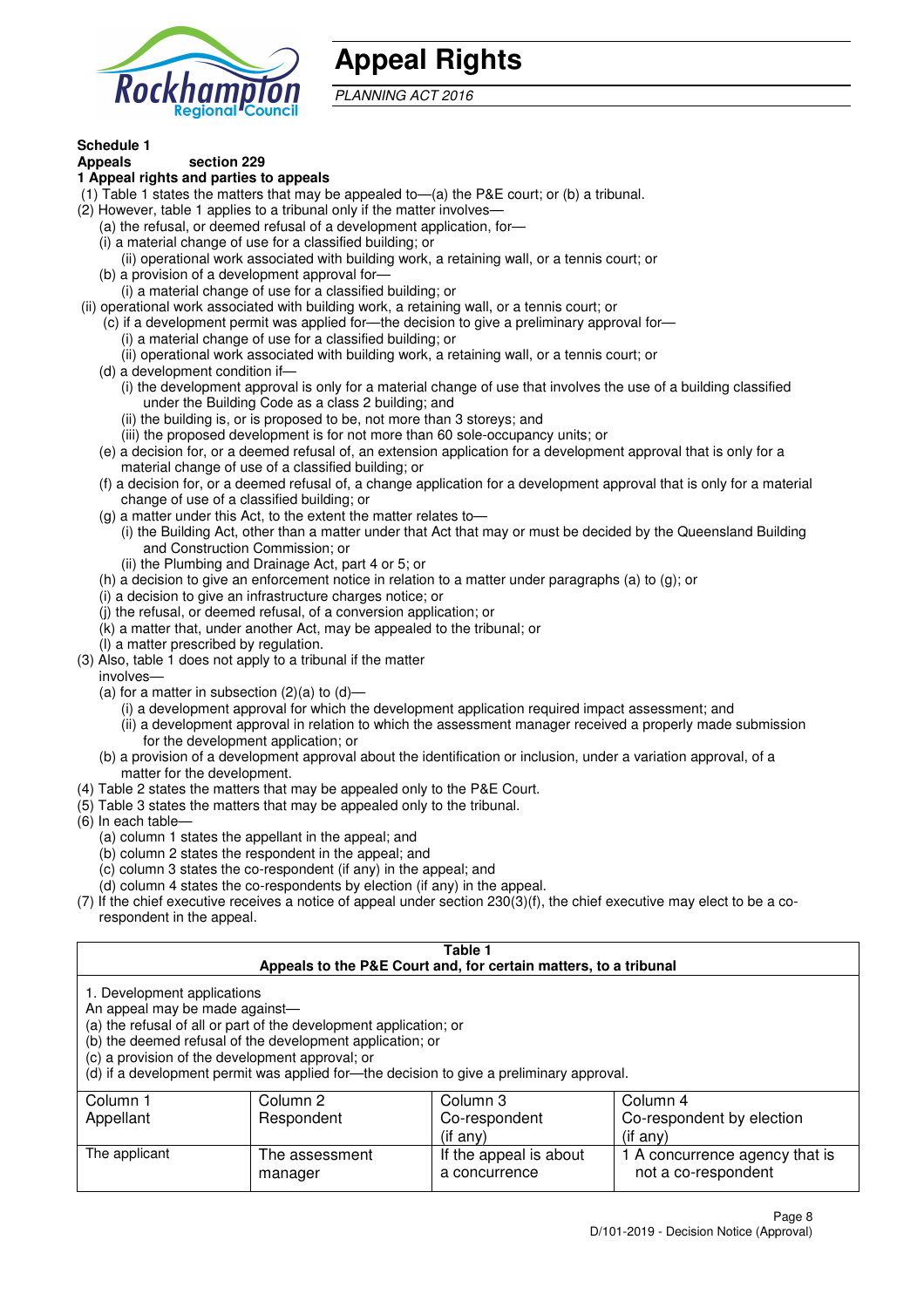| Table 1<br>Appeals to the P&E Court and, for certain matters, to a tribunal                                                                                                                             |                                                                                                                               |                                                                 |                                                                                                                                                                                                                                                                                                                                                 |  |
|---------------------------------------------------------------------------------------------------------------------------------------------------------------------------------------------------------|-------------------------------------------------------------------------------------------------------------------------------|-----------------------------------------------------------------|-------------------------------------------------------------------------------------------------------------------------------------------------------------------------------------------------------------------------------------------------------------------------------------------------------------------------------------------------|--|
|                                                                                                                                                                                                         |                                                                                                                               | agency's referral<br>response-the<br>concurrence agency         | 2 If a chosen Assessment<br>manager is the respondent-<br>the prescribed assessment<br>manager<br>3 Any eligible advice agency for<br>the application<br>4 Any eligible submitter for the<br>application                                                                                                                                        |  |
| 2. Change applications<br>An appeal may be made against-<br>(b) a deemed refusal of a change application.                                                                                               |                                                                                                                               |                                                                 | (a) a responsible entity's decision for a change application, other than a decision made by the P&E court; or                                                                                                                                                                                                                                   |  |
| Column 1<br>Appellant                                                                                                                                                                                   | Column <sub>2</sub><br>Respondent                                                                                             | Column 3<br>Co-respondent<br>$($ if any $)$                     | Column 4<br>Co-respondent by election<br>$(if$ any)                                                                                                                                                                                                                                                                                             |  |
| 1 The applicant<br>2 If the responsible<br>entity is the<br>assessment<br>manager-an<br>affected entity that<br>gave a pre-request<br>notice or response<br>notice                                      | The responsible<br>entity                                                                                                     | If an affected entity<br>starts the appeal-the<br>applicant     | 1 A concurrence agency for the<br>development application<br>2 If a chosen assessment<br>manager is the respondent-<br>the prescribed assessment<br>manager<br>3 A private certifier for the<br>development application<br>4 Any eligible advice agency for<br>the change application<br>5 Any eligible submitter for the<br>change application |  |
| 3. Extension applications<br>An appeal may be made against-                                                                                                                                             | (a) the assessment manager's decision about an extension application; or<br>(b) a deemed refusal of an extension application. |                                                                 |                                                                                                                                                                                                                                                                                                                                                 |  |
| Column 1<br>Appellant                                                                                                                                                                                   | Column <sub>2</sub><br>Respondent                                                                                             | Column 3<br>Co-respondent<br>(if any)                           | Column $\overline{4}$<br>Co-respondent by election<br>(if any)                                                                                                                                                                                                                                                                                  |  |
| 1 The applicant<br>1<br>2<br>For a matter other<br>than a deemed<br>refusal of an<br>extension<br>application $-$ a<br>concurrence<br>agency, other than<br>the chief executive,<br>for the application | The assessment<br>manager                                                                                                     | If a concurrence<br>agency starts the<br>appeal – the applicant | If a chosen assessment<br>manager is the respondent $-$ the<br>prescribed assessment manager                                                                                                                                                                                                                                                    |  |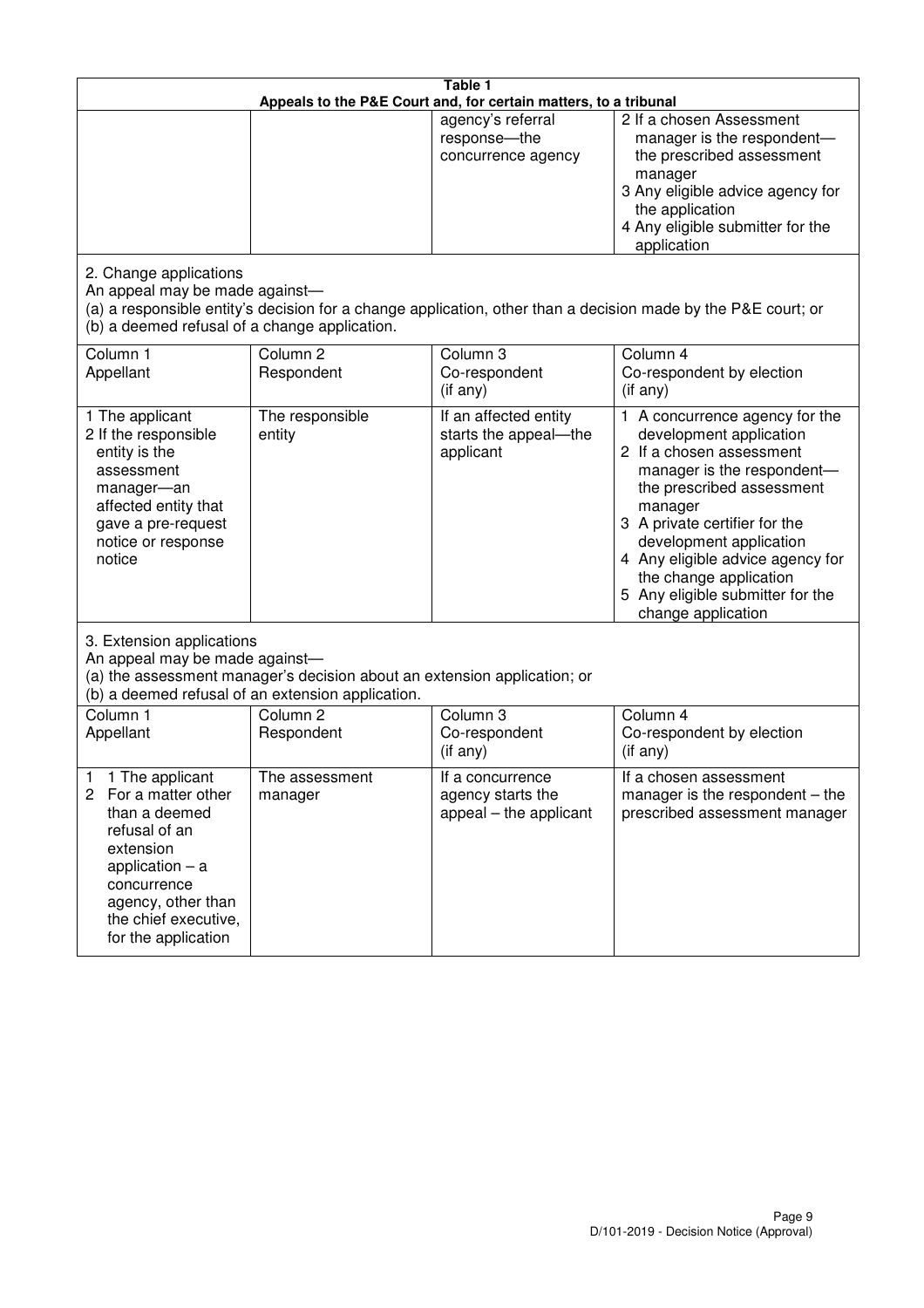#### **Table 1 Appeals to the P&E Court and, for certain matters, to a tribunal**

4. Infrastructure charges notices

- An appeal may be made against an infrastructure charges notice on 1 or more of the following grounds
- a) The notice involved an error relating to
	- (i) The application of the relevant adopted charge; or
- Examples of errors in applying an adopted charge
	- The incorrect application of gross floor area for a non-residential development
	- Applying an incorrect 'use category', under a regulation, to the development
	- (i) The working out of extra demands, for section 120; or
	- (ii) An offset or refund; or
- b) The was no decision about an offset or refund; or
- c) If the infrastructure charges notice states a refund will be given the timing for giving the refund; or
- d) The amount of the charge is so unreasonable that no reasonable relevant local government could have

### imposed the amount.

| Column 1<br>Appellant                                    | Column 2<br>Respondent                                                    | Column 3<br>Co-respondent<br>(if any) | Column 4<br>Co-respondent by election<br>$($ if any $)$ |
|----------------------------------------------------------|---------------------------------------------------------------------------|---------------------------------------|---------------------------------------------------------|
| The person given the<br>Infrastructure charges<br>notice | The local government<br>that gave the<br>infrastructure charges<br>notice |                                       |                                                         |

5. Conversion applications

An appeal may be made against—

(a) the refusal of a conversion application; or

(b) a deemed refusal of a conversion application.

| Column 1<br>Appellant | Column 2<br>Respondent                                                  | Column 3<br>Co-respondent<br>$($ if any $)$ | Column 4<br>Co-respondent by election<br>$($ if any $)$ |
|-----------------------|-------------------------------------------------------------------------|---------------------------------------------|---------------------------------------------------------|
| The applicant         | The local government<br>to which the conversion<br>application was made |                                             |                                                         |

6. Enforcement notices

An appeal may be made against the decision to give an enforcement notice.

| Column 1                                   | Column 2                     | Column 3       | Column 4                                                                                                                                                                   |
|--------------------------------------------|------------------------------|----------------|----------------------------------------------------------------------------------------------------------------------------------------------------------------------------|
| Appellant                                  | Respondent                   | Co-respondent  | Co-respondent by election                                                                                                                                                  |
|                                            |                              | $($ if any $)$ | $(if$ any)                                                                                                                                                                 |
| The person given the<br>enforcement notice | The enforcement<br>authority |                | If the enforcement authority is<br>not the local government for<br>the premises in relation to which<br>the offence is alleged to have<br>happened-the local<br>government |

#### **Table 2 Appeals to the P&E Court only**

1. Appeals from tribunal

An appeal may be made against a decision of a tribunal, other than a decision under

section 252, on the ground of-

(a) an error or mistake in law on the part of the tribunal; or

(b) jurisdictional error.

| Column 1<br>Appellant                             | Column 2<br>Respondent                                    | Column 3<br>Co-respondent<br>$($ if any $)$ | Column 4<br>Co-respondent by election<br>(i f any) |
|---------------------------------------------------|-----------------------------------------------------------|---------------------------------------------|----------------------------------------------------|
| A party to the<br>proceedings for the<br>decision | The other party to the<br>proceedings for the<br>decision | $\overline{\phantom{0}}$                    |                                                    |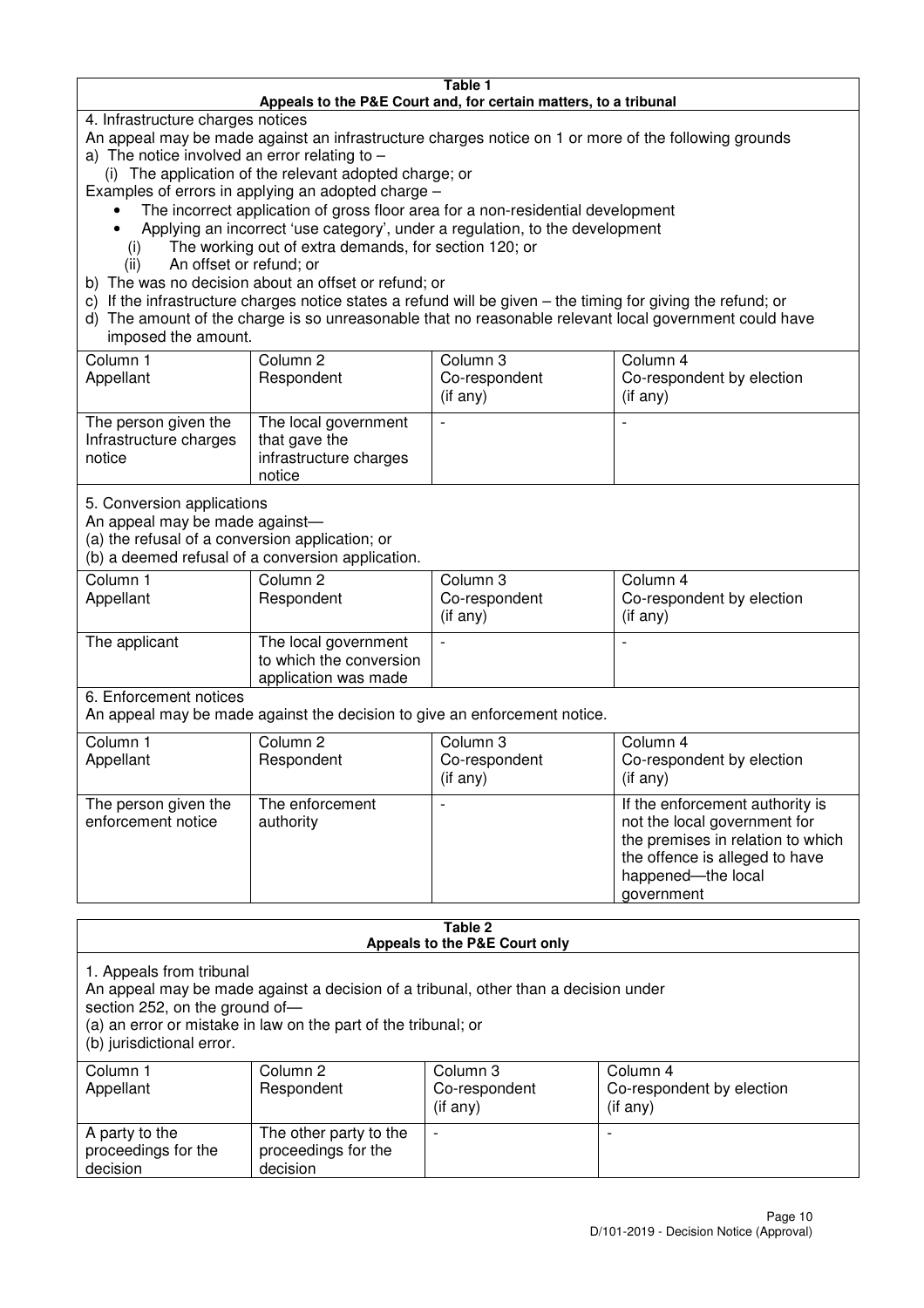#### **Table 2 Appeals to the P&E Court only**

2. Eligible submitter appeals

An appeal may be made against the decision to give a development approval, or an approval for a change application, to the extent that the decision relates to—

(a) any part of the development application for the development approval that required impact assessment; or (b) a variation request.

| Column 1                                                                                                                                                                                                                                                                                                                                             | Column <sub>2</sub>                                                                                                        | Column 3                                                                                                                  | Column 4                                             |
|------------------------------------------------------------------------------------------------------------------------------------------------------------------------------------------------------------------------------------------------------------------------------------------------------------------------------------------------------|----------------------------------------------------------------------------------------------------------------------------|---------------------------------------------------------------------------------------------------------------------------|------------------------------------------------------|
| Appellant                                                                                                                                                                                                                                                                                                                                            | Respondent                                                                                                                 | Co-respondent                                                                                                             | Co-respondent by election                            |
|                                                                                                                                                                                                                                                                                                                                                      |                                                                                                                            | $($ if any $)$                                                                                                            | (i f any)                                            |
| 1 For a development<br>application-an<br>eligible submitter for<br>the development<br>application<br>2 For a change<br>application-an<br>eligible submitter for<br>the change<br>application                                                                                                                                                         | 1 For a development<br>application-the<br>assessment<br>manager<br>2 For a change<br>application-the<br>responsible entity | 1 The applicant<br>2 If the appeal is<br>about a concurrence<br>agency's referral<br>response---the<br>concurrence agency | Another eligible<br>submitter for the<br>application |
| 3. Eligible submitter and eligible advice agency appeals<br>An appeal may be made against a provision of a development approval, or failure to<br>include a provision in the development approval, to the extent the matter relates to-<br>(a) any part of the development application or the change application, for the development approval, that |                                                                                                                            |                                                                                                                           |                                                      |

required impact assessment; or

(b) a variation request.

5. Registered premises

| Column 1<br>Appellant                                                                                                                                                                                                                                                                         | Column 2<br>Respondent                                                                                                     | Column 3<br>Co-respondent                                                                                                 | Column 4<br>Co-respondent by election                |
|-----------------------------------------------------------------------------------------------------------------------------------------------------------------------------------------------------------------------------------------------------------------------------------------------|----------------------------------------------------------------------------------------------------------------------------|---------------------------------------------------------------------------------------------------------------------------|------------------------------------------------------|
|                                                                                                                                                                                                                                                                                               |                                                                                                                            | $($ if any $)$                                                                                                            | (if any)                                             |
| 1 For a development<br>application-an<br>eligible submitter for<br>the development<br>application<br>2 For a change<br>application-an<br>eligible submitter for<br>the change<br>application<br>3 An eligible advice<br>agency for the<br>development<br>application or<br>change application | 1 For a development<br>application-the<br>assessment<br>manager<br>2 For a change<br>application-the<br>responsible entity | 1 The applicant<br>2 If the appeal is<br>about a concurrence<br>agency's referral<br>response---the<br>concurrence agency | Another eligible submitter for the<br>application    |
| 4. Compensation claims<br>An appeal may be made against-<br>(a) a decision under section 32 about a compensation claim; or<br>(b) a decision under section 265 about a claim for compensation; or<br>(c) a deemed refusal of a claim under paragraph (a) or (b).                              |                                                                                                                            |                                                                                                                           |                                                      |
| Column <sub>1</sub><br>Appellant                                                                                                                                                                                                                                                              | Column <sub>2</sub><br>Respondent                                                                                          | Column 3<br>Co-respondent<br>(if any)                                                                                     | Column 4<br>Co-respondent by election<br>$(i$ f any) |
| A person dissatisfied<br>with the decision                                                                                                                                                                                                                                                    | The local<br>government to which                                                                                           |                                                                                                                           |                                                      |

government to which the claim was made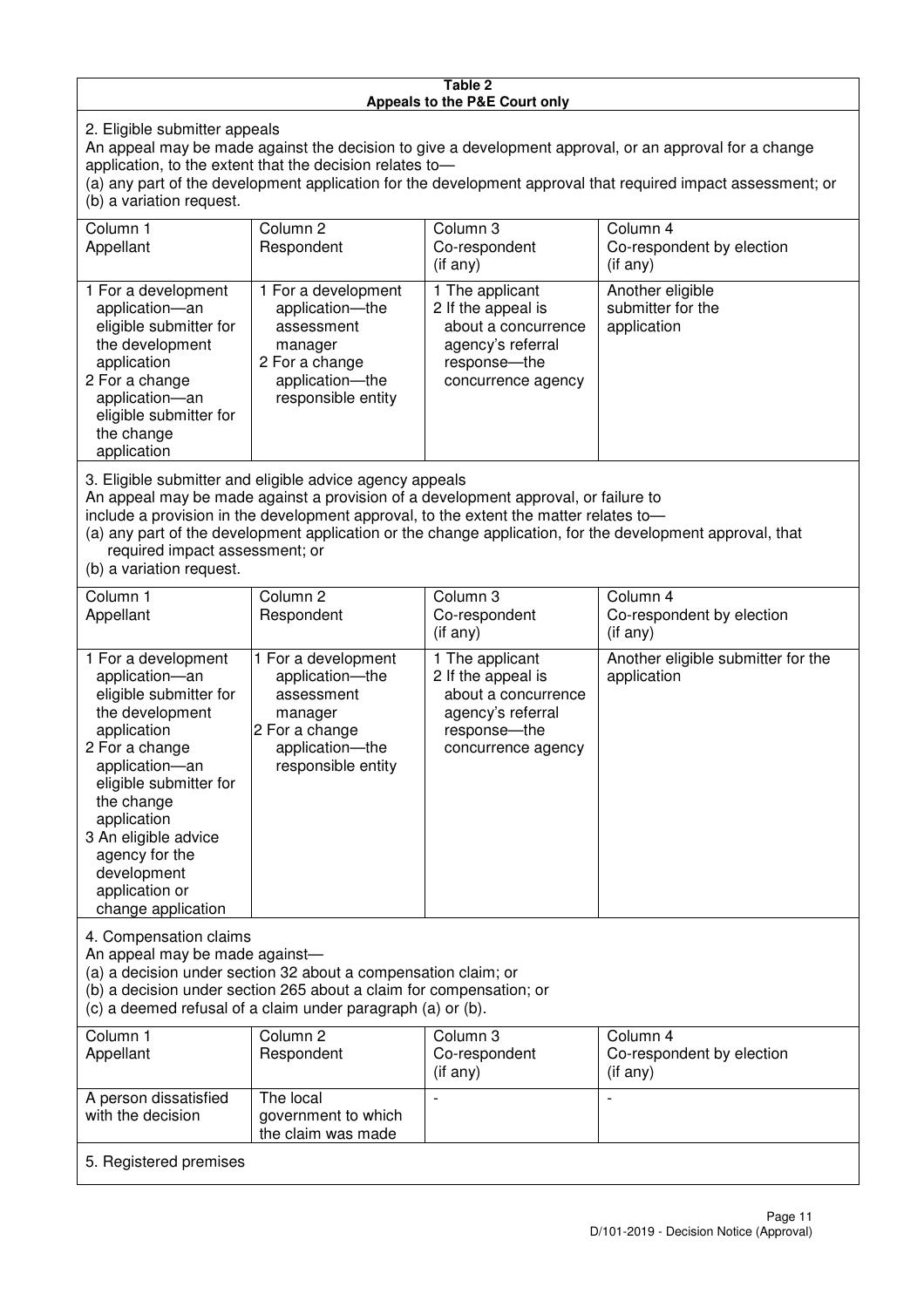| Table 2<br>Appeals to the P&E Court only                                                                                                                                                                                                                                                                             |                                   |                                                  |                                                                                                                                                                             |  |
|----------------------------------------------------------------------------------------------------------------------------------------------------------------------------------------------------------------------------------------------------------------------------------------------------------------------|-----------------------------------|--------------------------------------------------|-----------------------------------------------------------------------------------------------------------------------------------------------------------------------------|--|
| An appeal may be made against a decision of the Minister under chapter 7, part 4.                                                                                                                                                                                                                                    |                                   |                                                  |                                                                                                                                                                             |  |
| Column 1<br>Appellant                                                                                                                                                                                                                                                                                                | Column <sub>2</sub><br>Respondent | Column 3<br>Co-respondent<br>(if any)            | Column 4<br>Co-respondent by election<br>(if any)                                                                                                                           |  |
| 1 A person given a<br>decision notice about<br>the decision<br>2 If the decision is to<br>register premises or<br>renew the<br>registration of<br>premises-an owner<br>or occupier of<br>premises in the<br>affected area for the<br>registered premises<br>who is dissatisfied<br>with the decision                 | The Minister                      | $\blacksquare$                                   | If an owner or occupier starts the<br>appeal – the owner of the<br>registered premises                                                                                      |  |
| 6. Local laws<br>An appeal may be made against a decision of a local government, or conditions applied,<br>under a local law about-<br>(a) the use of premises, other than a use that is the natural and ordinary consequence of prohibited<br>development; or<br>(b) the erection of a building or other structure. |                                   |                                                  |                                                                                                                                                                             |  |
| Column 1<br>Appellant                                                                                                                                                                                                                                                                                                | Column <sub>2</sub><br>Respondent | Column 3<br>Co-respondent<br>(if any)            | Column 4<br>Co-respondent by election<br>(if any)                                                                                                                           |  |
| A person who-<br>(a) applied for the<br>decision; and<br>(b) is dissatisfied with<br>the decision or<br>conditions.                                                                                                                                                                                                  | The local government              |                                                  |                                                                                                                                                                             |  |
|                                                                                                                                                                                                                                                                                                                      |                                   | Table 3<br>Appeals to the tribunal only          |                                                                                                                                                                             |  |
| 1. Building advisory agency appeals<br>An appeal may be made against giving a development approval for building work to the extent the building<br>work required code assessment against the building assessment provisions.                                                                                         |                                   |                                                  |                                                                                                                                                                             |  |
| Column 1<br>Appellant                                                                                                                                                                                                                                                                                                | Column <sub>2</sub><br>Respondent | Column <sub>3</sub><br>Co-respondent<br>(if any) | Column 4<br>Co-respondent by election<br>(if any)                                                                                                                           |  |
| A building advisory<br>agency for the<br>development application<br>related to the approval                                                                                                                                                                                                                          | The assessment<br>manager         | The applicant                                    | 1 A concurrence agency for the<br>development application<br>related to the approval<br>2 A private certifier for the<br>development application<br>related to the approval |  |
| 3. Certain decisions under the Building Act and the Plumbing and Drainage Act<br>An appeal may be made against a decision under-<br>(a) the Building Act, other than a decision made by the Queensland Building and Construction Commission; or<br>(b) the Plumbing and Drainage Act, part 4 or 5.                   |                                   |                                                  |                                                                                                                                                                             |  |
| Column 1<br>Appellant                                                                                                                                                                                                                                                                                                | Column <sub>2</sub><br>Respondent | Column 3<br>Co-respondent<br>(if any)            | Column 4<br>Co-respondent by election<br>(if any)                                                                                                                           |  |